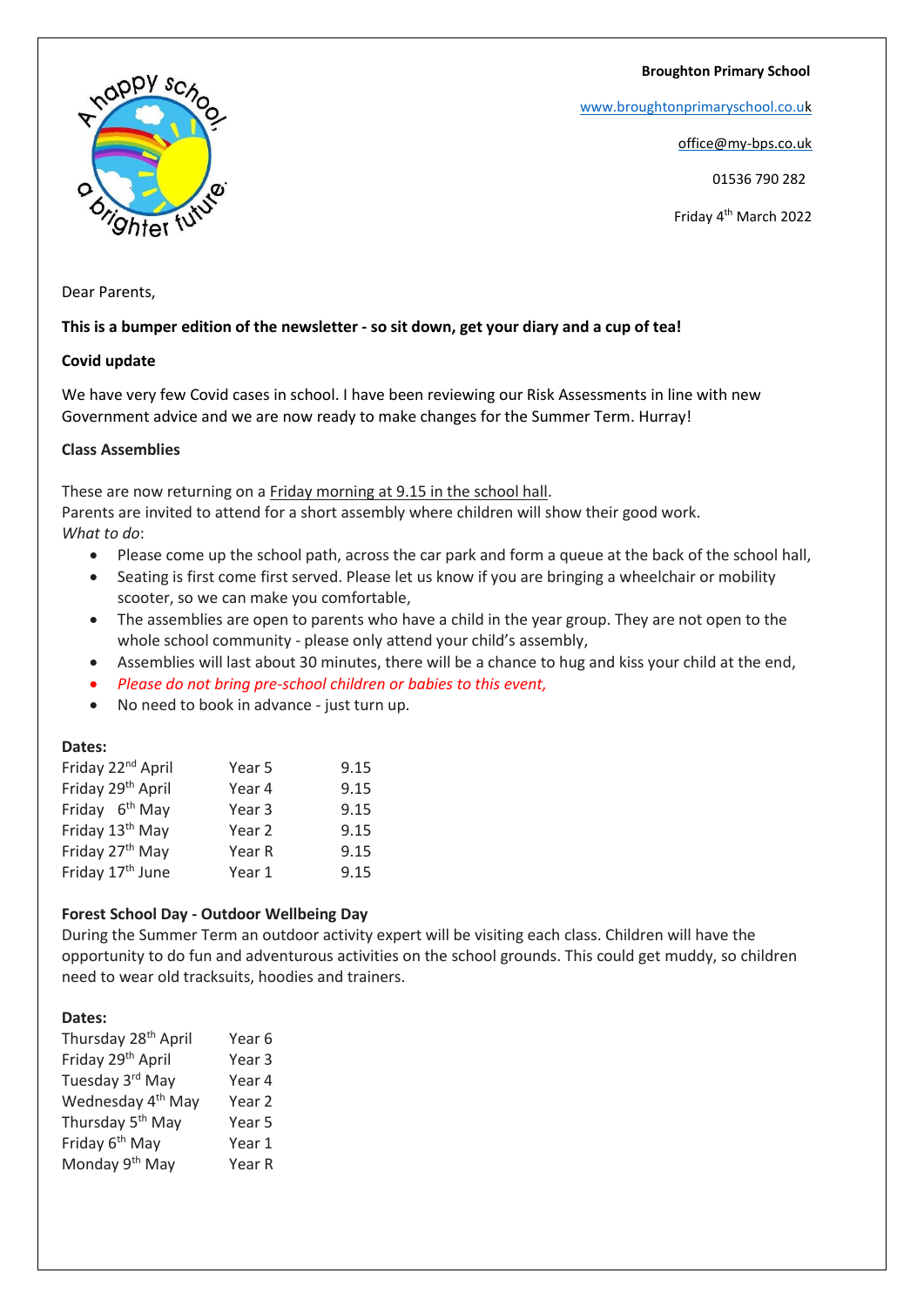**Residential Trips - Preparation information for parents** Year 6 Residential to Longtown, Wales Monday  $16<sup>th</sup>$  May to Friday  $20<sup>th</sup>$  May Parents' information talk - Monday 25<sup>th</sup> April - 3:30pm in Year 6 classroom.

Year 2 Residential to Everdon Field Study Centre, Northamptonshire

Thursday 23<sup>rd</sup> June to Friday 24<sup>th</sup> June Parents' information talk - Tuesday  $7<sup>th</sup>$  June - 3.30pm in the Year 2 classroom.

Year 4, Residential to Frontier Camp, Northamptonshire Wednesday 6<sup>th</sup> July to Friday 8<sup>th</sup> July Parents' information talk, Wednesday 22<sup>nd</sup> June, 3.30pm in the Year 4 classroom.

If you cannot attend please let us know and we will send you the written information.

**Forward Plans** *More information will follow about these events but save the dates:* **Sponsored Run** Thursday 16<sup>th</sup> June - fundraiser for FOBS **Sports Day** Tuesday 12<sup>th</sup> July This will be held on the school field - everyone is invited 1.00pm-3.00pm (weather permitting). Gala Dancing Friday 1<sup>st</sup> July - our theme this year will be celebrating the life of our Queen in her Platinum Year. This will be held on the school field in the afternoon - each class will perform a dance - everyone invited (weather permitting). Leavers' Assembly Tuesday 19<sup>th</sup> July This will be held in the school hall - Year 6 parents only - 9:15-10:45. **School trip to Wicksteed Park** Wednesday 20<sup>th</sup> July We will all be going to Wicksteed Park for a day of fun 9.30-3.00.

### **Year 5 Mountain Explorer Day**

Year 5 had a fascinating day with Simon, a real-life mountain climber. He shared photos, videos, many facts and lots of interactive activities with us to learn about mountains all around the world. Click on the link below to see a few photos of our day:

<https://www.broughtonprimaryschool.co.uk/gallery/?pid=54&gcatid=72&albumid=108>



# [Mountain Explorer 2022](https://www.broughtonprimaryschool.co.uk/gallery/?pid=54&gcatid=72&albumid=108)

www.broughtonprimaryschool.co.uk

#### **FOBS**

Fobs are planning events for the Summer Term. Please look out for announcements.